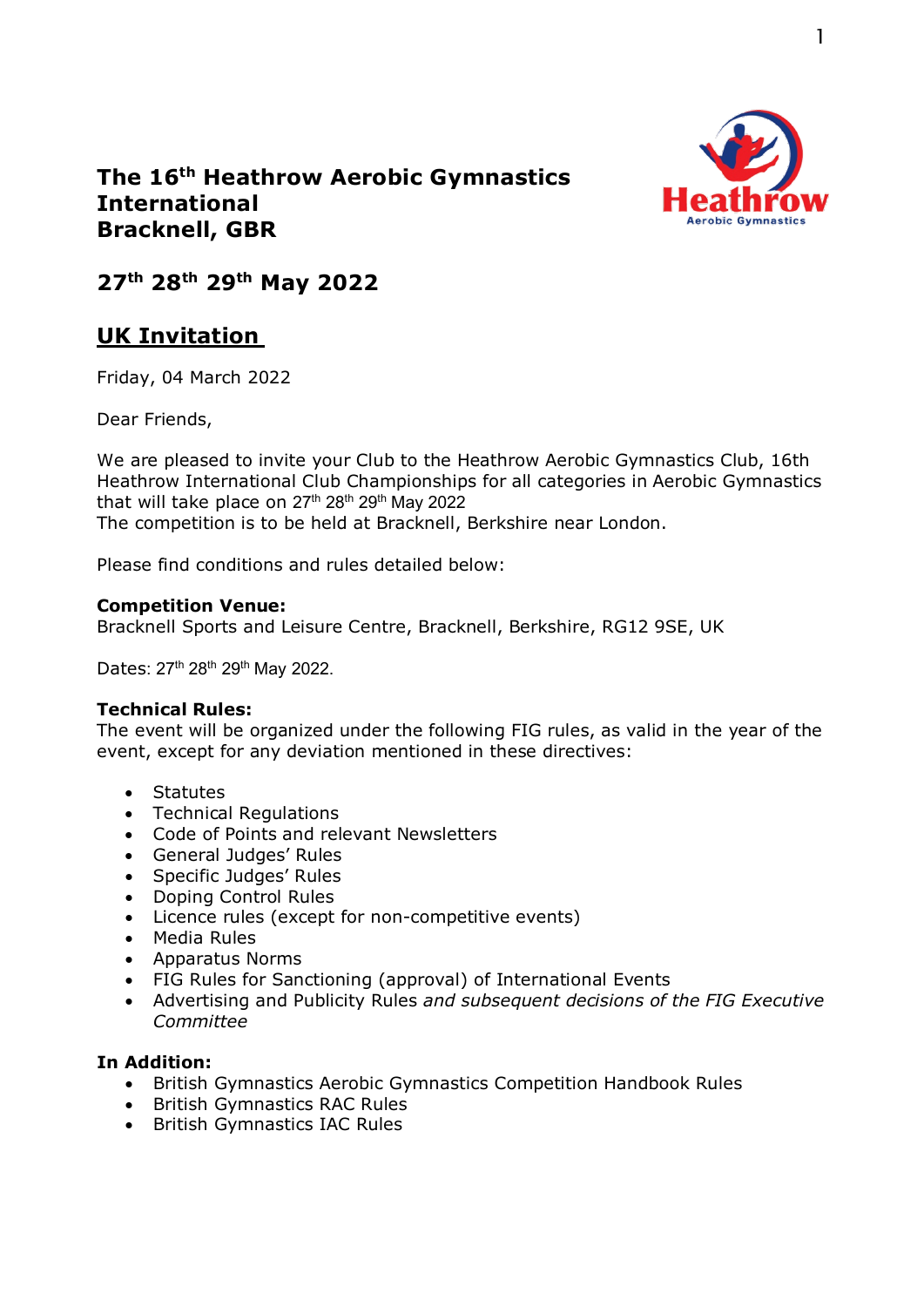### **Categories & Ages:**

- $\triangleright$  IAC All groups and Age groups
- RAC: Pre-Foundation, Foundation, National Development, Group1, Group2, Seniors - IW / IM / Pairs / Mixed Pairs / Trios / Groups (GBR Rules)
- Foundation (9 Years): IW / IM / Pairs / Mixed Pairs / Trios / Groups (GBR Rules)
- FIG & NAC: National Development (10-11 years) IW / IM / Pairs / Mixed Pairs / Trios / Groups (FIG - Rules)
- FIG & NAC: Age Group I (Juniors 12-14 years) IW / IM / Pairs / Mixed Pairs / Trios / Groups (FIG International Age Group Rules)
- FIG & NAC: Age Group 2 (Juniors 15-17 years) IW / IM / Pairs / Mixed Pairs / Trios / Groups (FIG International Age Group Rules)
- FIG & NAC: Seniors (18+ years) IW / IM / Mixed Pairs / Trios / Groups (FIG - Rules)

#### **PROVISIONAL - Programme:**

- **Friday 27th May** All IAC groups and Age groups. RAC; IW / IM / Pairs/ Mixed Pairs / Trios / Groups. NAC National Development; IW / IM / Pairs / Mixed Pairs / Trios / Groups.
- **Saturday 30th May** *Qualifications:* FIG Group 1, FIG Group 2 & FIG Senior; IW / IM.
- *Qualifications are dependent on the number of entries in each age group and category - Finals will be on Sunday 29thMay. (Any age group / category with insufficient entries for a qualification round will compete in finals only on Sunday 29th May.*
- **Sunday** *29th May* NAC Group 1, NAC Group 2 and NAC Seniors, FIG National Development; IW / IM / Pairs / Mixed Pairs / Trios / Groups.
- **Sunday** *29th May*, *Finals:* FIG Group 1, FIG Group 2 & FIG Seniors; IW / IM / Pairs / Mixed Pairs / Trios / Groups.

## *Please note the provisional programme is provisional, and is dependent on the number of entries received. We reserve the right to adjust the provisional programme prior to publishing the final running order.*

#### **Floor:**

- Gymnova FIG Accredited Aerobic Gymnastics Floor.
- NM201 08/10/2003,6630B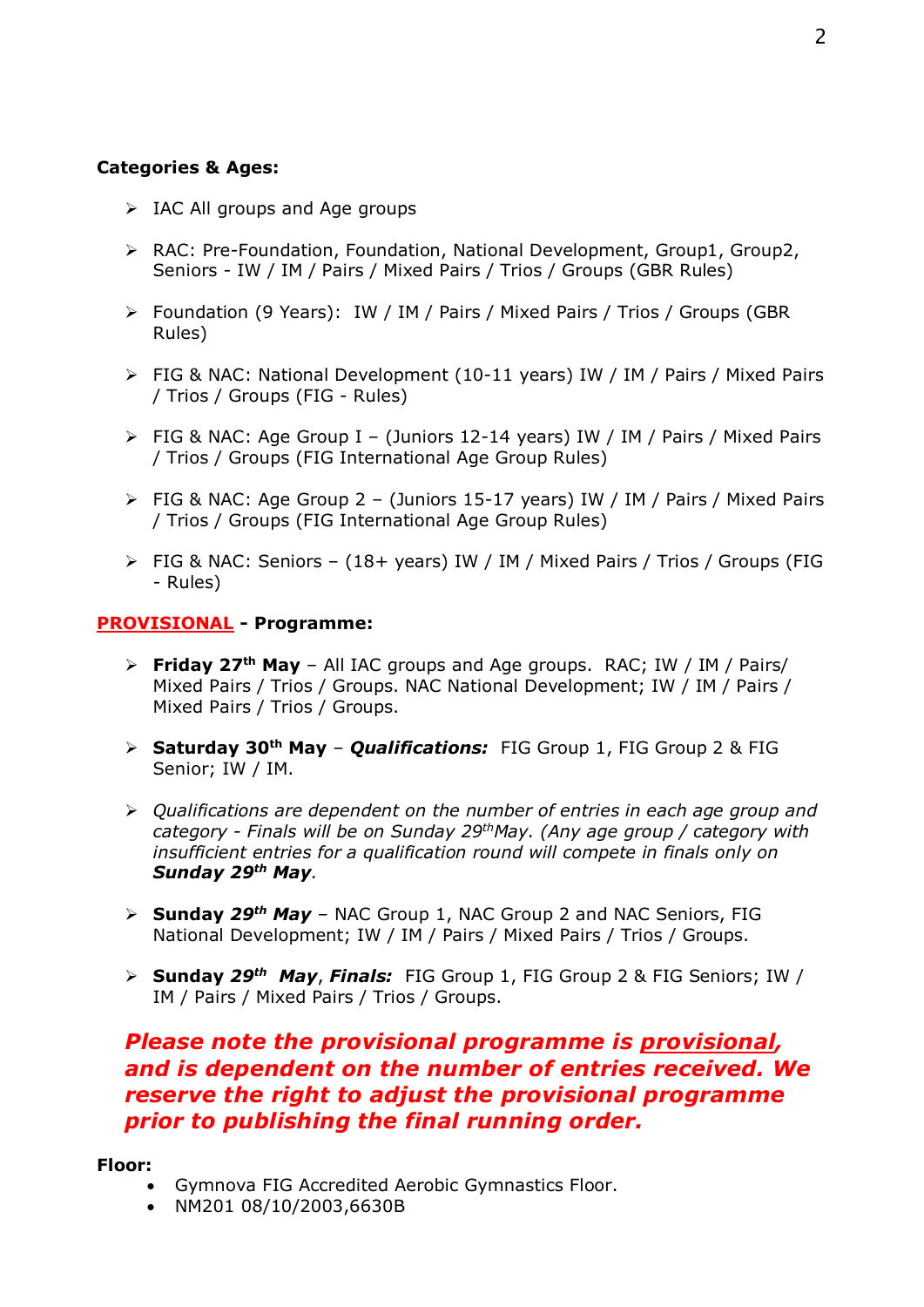#### **Entry fees:**

IAC £25.00 Per Person.  $\rightarrow$  To entre please click on this link

<https://forms.office.com/r/s4EHKZ4tB1> IAC Entry form ONLY.

RAC, NAC, FIG, IW/IM, PR, MP, TR, GR: **£39.50** per person. Additional Entry: **£20.00** per person.  $\rightarrow$  To enter please use the online entry form available from our website.

#### **Number of Participants:**

Unlimited

### **Judging:**

**Each Club/Delegation must send 1 or 2 judges** with a valid FIG Brevet, National Brevet, Regional or Club qualification . This applies to all clubs irrespective of the number of gymnasts entered and is relevant to each day a club has a gymnast competing. If a club does not have a qualified judge we would expect a club member to assit with time or line.

#### **FIG Judging Panels:**

Judges' Panels will conform to FIG COP configuration i.e. 4 Artistic, 4 Execution, 2 Difficulty and a Chair of Judges.

#### **Costs:**

The delegations have to cover themselves for travel expenses, accommodation, catering and entry fees. Heathrow Aerobics Gymnastics will not take responsibility for sickness and / or accident. Each participant and team member must be insured against these risks at their own expense.

#### **100% Entry fees must be paid by the date of the nominative entry (1st April 2022):**

Once entry fees have been received entry fees will not be reimbursed.

#### **Payments:**

Payments can be made online with a credit/debit card at the nominative stage.

#### **Alternatively:**

#### **Please make your bank transfers to:**

#### **Starling Bank.**

Bank Account Name - N G Sportswear International Limited Bank Account Number 81354358 Sort Code 60-83-71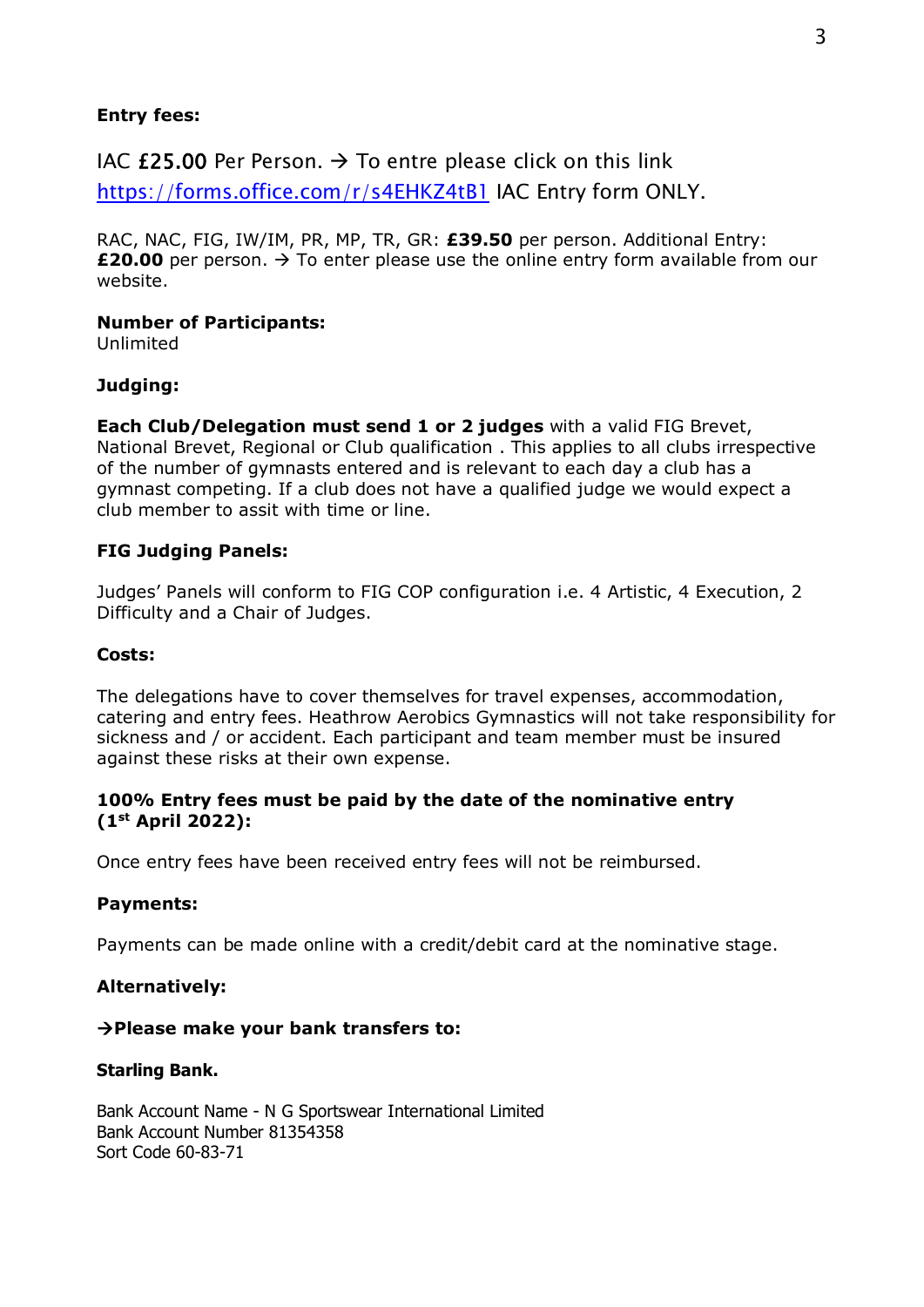## **Accommodation:**

Option 1 - The Village Hotel (FORMALLY Hilton Hotel), (5 minutes walking distance) Bagshot Road, Bracknell,

RG12 0QJ

Phone:01925873285

We have negotiated a discount rate for the Heathrow International Open. This special discount will be available until the allocated number of rooms have been sold, whichever comes first. BOOKING DEADLINE 8TH April 2022.

Please note - rooms need to be booked ASAP - rooms will be allocated on a "first come, first served" basis.

Prices

Single Room £85.00 Per Room Per Night. Including Breakfast.

Double Room £95.00 Per Room Per Night. Including Breakfast

Double rooms (2 double beds, can accommodate up to 4) - £125.00

To book your stay, simply click on ["Book Now"](https://reservations.village-hotels.co.uk/114377?groupID=3409715#/guestsandrooms) below and complete your reservation at your special group rate.

Book Now

Option 2 - Premier Inn Bracknell (Twin Bridges) hotel – (20 Minute Walking Distance) Downshire Way, Bracknell, Berkshire RG12 7AA Website [Book Now](https://www.premierinn.com/gb/en/hotels/england/berkshire/bracknell/bracknell-twin-bridges.html?cid=KNC_Brn|_B_UK_UK_Eng_Enc_Brand%20Destinations_LO_Berkshire_EX&mckv=ujy5yWQL_dc|pcrid|76072496750952|kword|premier%20inn%20bracknell|match|be|plid||pgrid|1217159478279721|ptaid|kwd-76072544245351:loc-188|&ef_id=ff26649700ef13f96e54068494019966:G:s&s_kwcid=AL!9693!10!76072496750952!76072544245351&msclkid=ff26649700ef13f96e54068494019966)

Tele +44 333 777 3934

Option 3 -Travel Lodge Bracknell – (30 Minute Walking Distance),

London Road Bracknell, Berkshire,

Website [Book Now](https://www.travelodge.co.uk/hotels/363/Bracknell-Central-hotel)

Tele +44 8719 846367

## **Spectator Tickets:**

Can be purchased from our Website at [www.heathrowaerobicsgymnastics.co.uk](http://www.heathrowaerobicsgymnastics.co.uk/)

## **Deadlines:**

- UK Entry closing date … (Via our website) … **1st April 2022.**
- Payment of Entry Fees … (Via our website) … **1st April 2022.**

**All entries and payments must be made online via our Website.**  [www.heathrowaerobicsgymnastics.co.uk](http://www.heathrowaerobicsgymnastics.co.uk/)

## **Music:**

**Music for each routine will need to be uploaded on-line by;** *date TBC*. Full details of this will be provided nearer the date. *This will be in addition to providing 1 music CD (approprietly labelled) for each routine at registration.*